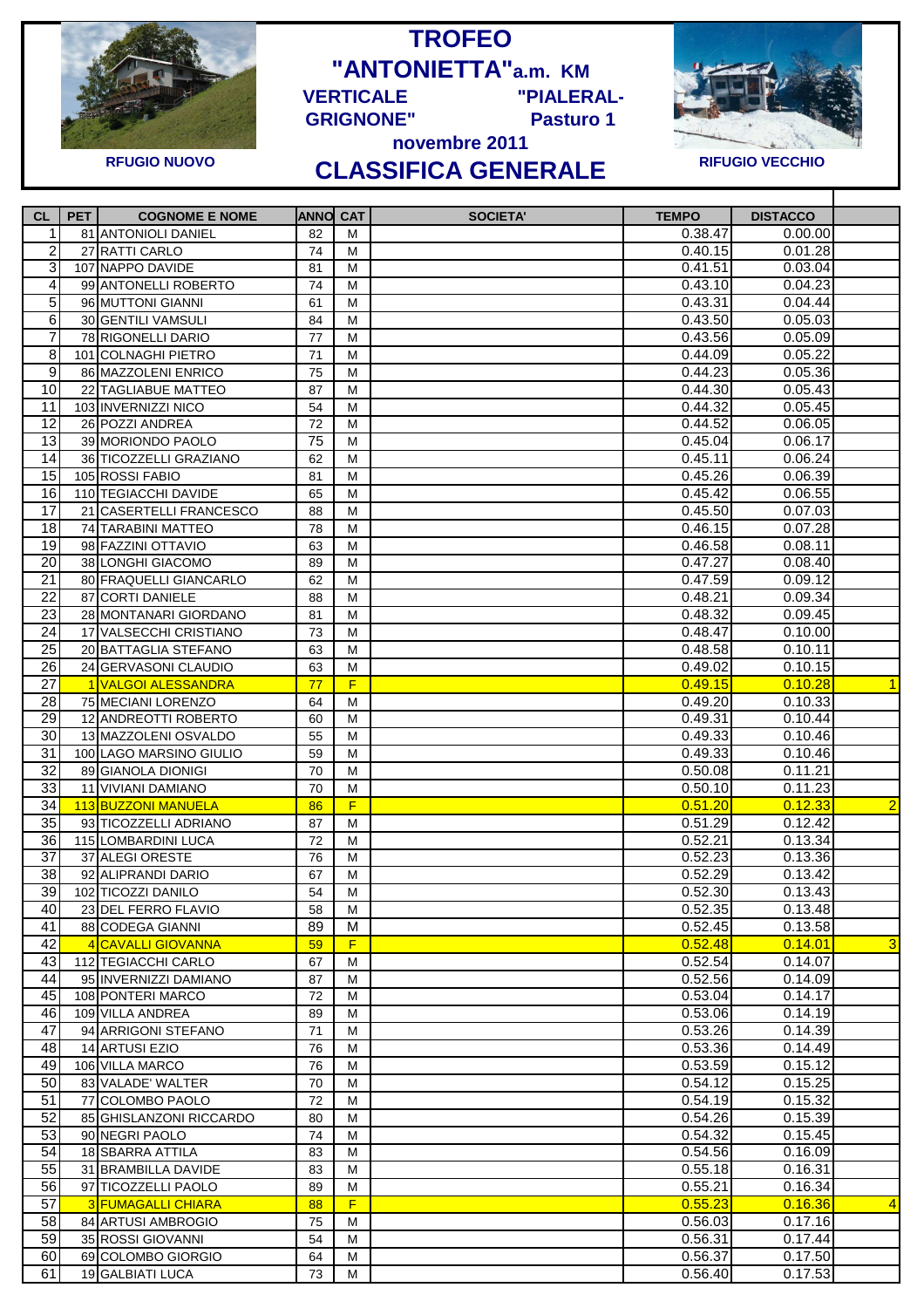| 0.57.05<br>0.18.18<br>62<br><b>15 PANDINI FRANCO</b><br>56<br>M<br>63<br>0.18.39<br>0.57.26<br>114 GOFFURRI RICCARDO<br>74<br>M<br>64<br>0.57.43<br>0.18.56<br>72 BOLIS GIOSUE<br>55<br>M<br>65<br>0.57.48<br>0.19.01<br>32 BORGONOVO MAURIZIO<br>52<br>M<br>66<br>F<br>0.57.58<br>0.19.11<br>$\sqrt{5}$<br>9 GIANOLA PATRIZIA<br>94<br>67<br>0.19.59<br>0.58.46<br>M<br>79 CARNATI MAURIZIO<br>62<br>0.58.51<br>68<br>0.20.04<br>29 COLOMBO FRANCESCO<br>67<br>M<br>0.59.28<br>0.20.41<br>69<br>F<br><b>111 VALSECCHI LAURA</b><br>70<br>70<br>0.59.38<br>0.20.51<br>76 MARTINALLI DOMENICO<br>M<br>66<br>71<br>0.59.49<br>0.21.02<br>25 GARIBOLDI IVAN<br>79<br>M<br>72<br>F<br>0.59.55<br>5 TICOZZELLI MIRIAM<br>0.21.08<br>97<br>$\overline{73}$<br>0.21.21<br>1.00.08<br>91 VANINI IVAN<br>75<br>M<br>74<br>1.00.42<br>0.21.55<br>116 CASTELNUOVO ANDREA<br>74<br>M<br>75<br>1.00.44<br>0.21.57<br>73 SIMONAZZI FRANCESCO<br>75<br>M<br>$\overline{76}$<br>F<br>0.22.27<br>1.01.14<br>10 GANASSA PATRIZIA<br>61<br>77<br>0.23.35<br>1.02.22<br>71 FUOCO VINCENZO<br>M<br>63<br>1.02.24<br>0.23.37<br>78<br>F<br>6 ASPARINI SARA<br>80<br>79<br>1.02.42<br>0.23.55<br>33 AIROLDI DAVIDE<br>78<br>M<br>80<br>1.02.55<br>0.24.08<br>82 CASTELLI MASSIMO<br>78<br>M<br>1.03.11<br>0.24.24<br>81<br><b>70 DOTTI FRANCESCO PIETRO</b><br>65<br>M<br>82<br>34 ROSSI LUCA<br>1.03.21<br>0.24.34<br>77<br>M<br>83<br>1.04.10<br>0.25.23<br>M<br><b>16 AMAGLIO ROMANO</b><br>54<br>F<br>1.09.21<br>0.30.34<br>84<br>104 CASARI PAOLA<br>70<br>85<br>1.09.24<br>0.30.37<br>117 AONDIO LUIGI<br>M<br>75<br>86<br>1.09.41<br>0.30.54<br><b>2</b> COLA ROSI<br>F<br>68<br>87<br>F<br>1.14.24<br>0.35.37<br><b>7 ROTA MISTICA</b><br>41<br>88<br>F<br>1.23.51<br>0.45.04<br><b>8 ARTUSI GABRIELLA</b><br>70 |  |  |  |   |
|---------------------------------------------------------------------------------------------------------------------------------------------------------------------------------------------------------------------------------------------------------------------------------------------------------------------------------------------------------------------------------------------------------------------------------------------------------------------------------------------------------------------------------------------------------------------------------------------------------------------------------------------------------------------------------------------------------------------------------------------------------------------------------------------------------------------------------------------------------------------------------------------------------------------------------------------------------------------------------------------------------------------------------------------------------------------------------------------------------------------------------------------------------------------------------------------------------------------------------------------------------------------------------------------------------------------------------------------------------------------------------------------------------------------------------------------------------------------------------------------------------------------------------------------------------------------------------------------------------------------------------------------------------------------------------------------------------------------------------------------------------------------------------------------------|--|--|--|---|
|                                                                                                                                                                                                                                                                                                                                                                                                                                                                                                                                                                                                                                                                                                                                                                                                                                                                                                                                                                                                                                                                                                                                                                                                                                                                                                                                                                                                                                                                                                                                                                                                                                                                                                                                                                                                   |  |  |  |   |
|                                                                                                                                                                                                                                                                                                                                                                                                                                                                                                                                                                                                                                                                                                                                                                                                                                                                                                                                                                                                                                                                                                                                                                                                                                                                                                                                                                                                                                                                                                                                                                                                                                                                                                                                                                                                   |  |  |  |   |
|                                                                                                                                                                                                                                                                                                                                                                                                                                                                                                                                                                                                                                                                                                                                                                                                                                                                                                                                                                                                                                                                                                                                                                                                                                                                                                                                                                                                                                                                                                                                                                                                                                                                                                                                                                                                   |  |  |  |   |
|                                                                                                                                                                                                                                                                                                                                                                                                                                                                                                                                                                                                                                                                                                                                                                                                                                                                                                                                                                                                                                                                                                                                                                                                                                                                                                                                                                                                                                                                                                                                                                                                                                                                                                                                                                                                   |  |  |  |   |
|                                                                                                                                                                                                                                                                                                                                                                                                                                                                                                                                                                                                                                                                                                                                                                                                                                                                                                                                                                                                                                                                                                                                                                                                                                                                                                                                                                                                                                                                                                                                                                                                                                                                                                                                                                                                   |  |  |  |   |
|                                                                                                                                                                                                                                                                                                                                                                                                                                                                                                                                                                                                                                                                                                                                                                                                                                                                                                                                                                                                                                                                                                                                                                                                                                                                                                                                                                                                                                                                                                                                                                                                                                                                                                                                                                                                   |  |  |  |   |
|                                                                                                                                                                                                                                                                                                                                                                                                                                                                                                                                                                                                                                                                                                                                                                                                                                                                                                                                                                                                                                                                                                                                                                                                                                                                                                                                                                                                                                                                                                                                                                                                                                                                                                                                                                                                   |  |  |  |   |
| $\overline{7}$<br>$\overline{8}$<br>9<br>10<br>11<br>12<br>13                                                                                                                                                                                                                                                                                                                                                                                                                                                                                                                                                                                                                                                                                                                                                                                                                                                                                                                                                                                                                                                                                                                                                                                                                                                                                                                                                                                                                                                                                                                                                                                                                                                                                                                                     |  |  |  | 6 |
|                                                                                                                                                                                                                                                                                                                                                                                                                                                                                                                                                                                                                                                                                                                                                                                                                                                                                                                                                                                                                                                                                                                                                                                                                                                                                                                                                                                                                                                                                                                                                                                                                                                                                                                                                                                                   |  |  |  |   |
|                                                                                                                                                                                                                                                                                                                                                                                                                                                                                                                                                                                                                                                                                                                                                                                                                                                                                                                                                                                                                                                                                                                                                                                                                                                                                                                                                                                                                                                                                                                                                                                                                                                                                                                                                                                                   |  |  |  |   |
|                                                                                                                                                                                                                                                                                                                                                                                                                                                                                                                                                                                                                                                                                                                                                                                                                                                                                                                                                                                                                                                                                                                                                                                                                                                                                                                                                                                                                                                                                                                                                                                                                                                                                                                                                                                                   |  |  |  |   |
|                                                                                                                                                                                                                                                                                                                                                                                                                                                                                                                                                                                                                                                                                                                                                                                                                                                                                                                                                                                                                                                                                                                                                                                                                                                                                                                                                                                                                                                                                                                                                                                                                                                                                                                                                                                                   |  |  |  |   |
|                                                                                                                                                                                                                                                                                                                                                                                                                                                                                                                                                                                                                                                                                                                                                                                                                                                                                                                                                                                                                                                                                                                                                                                                                                                                                                                                                                                                                                                                                                                                                                                                                                                                                                                                                                                                   |  |  |  |   |
|                                                                                                                                                                                                                                                                                                                                                                                                                                                                                                                                                                                                                                                                                                                                                                                                                                                                                                                                                                                                                                                                                                                                                                                                                                                                                                                                                                                                                                                                                                                                                                                                                                                                                                                                                                                                   |  |  |  |   |
|                                                                                                                                                                                                                                                                                                                                                                                                                                                                                                                                                                                                                                                                                                                                                                                                                                                                                                                                                                                                                                                                                                                                                                                                                                                                                                                                                                                                                                                                                                                                                                                                                                                                                                                                                                                                   |  |  |  |   |
|                                                                                                                                                                                                                                                                                                                                                                                                                                                                                                                                                                                                                                                                                                                                                                                                                                                                                                                                                                                                                                                                                                                                                                                                                                                                                                                                                                                                                                                                                                                                                                                                                                                                                                                                                                                                   |  |  |  |   |
|                                                                                                                                                                                                                                                                                                                                                                                                                                                                                                                                                                                                                                                                                                                                                                                                                                                                                                                                                                                                                                                                                                                                                                                                                                                                                                                                                                                                                                                                                                                                                                                                                                                                                                                                                                                                   |  |  |  |   |
|                                                                                                                                                                                                                                                                                                                                                                                                                                                                                                                                                                                                                                                                                                                                                                                                                                                                                                                                                                                                                                                                                                                                                                                                                                                                                                                                                                                                                                                                                                                                                                                                                                                                                                                                                                                                   |  |  |  |   |
|                                                                                                                                                                                                                                                                                                                                                                                                                                                                                                                                                                                                                                                                                                                                                                                                                                                                                                                                                                                                                                                                                                                                                                                                                                                                                                                                                                                                                                                                                                                                                                                                                                                                                                                                                                                                   |  |  |  |   |
|                                                                                                                                                                                                                                                                                                                                                                                                                                                                                                                                                                                                                                                                                                                                                                                                                                                                                                                                                                                                                                                                                                                                                                                                                                                                                                                                                                                                                                                                                                                                                                                                                                                                                                                                                                                                   |  |  |  |   |
|                                                                                                                                                                                                                                                                                                                                                                                                                                                                                                                                                                                                                                                                                                                                                                                                                                                                                                                                                                                                                                                                                                                                                                                                                                                                                                                                                                                                                                                                                                                                                                                                                                                                                                                                                                                                   |  |  |  |   |
|                                                                                                                                                                                                                                                                                                                                                                                                                                                                                                                                                                                                                                                                                                                                                                                                                                                                                                                                                                                                                                                                                                                                                                                                                                                                                                                                                                                                                                                                                                                                                                                                                                                                                                                                                                                                   |  |  |  |   |
|                                                                                                                                                                                                                                                                                                                                                                                                                                                                                                                                                                                                                                                                                                                                                                                                                                                                                                                                                                                                                                                                                                                                                                                                                                                                                                                                                                                                                                                                                                                                                                                                                                                                                                                                                                                                   |  |  |  |   |
|                                                                                                                                                                                                                                                                                                                                                                                                                                                                                                                                                                                                                                                                                                                                                                                                                                                                                                                                                                                                                                                                                                                                                                                                                                                                                                                                                                                                                                                                                                                                                                                                                                                                                                                                                                                                   |  |  |  |   |
|                                                                                                                                                                                                                                                                                                                                                                                                                                                                                                                                                                                                                                                                                                                                                                                                                                                                                                                                                                                                                                                                                                                                                                                                                                                                                                                                                                                                                                                                                                                                                                                                                                                                                                                                                                                                   |  |  |  |   |
|                                                                                                                                                                                                                                                                                                                                                                                                                                                                                                                                                                                                                                                                                                                                                                                                                                                                                                                                                                                                                                                                                                                                                                                                                                                                                                                                                                                                                                                                                                                                                                                                                                                                                                                                                                                                   |  |  |  |   |
|                                                                                                                                                                                                                                                                                                                                                                                                                                                                                                                                                                                                                                                                                                                                                                                                                                                                                                                                                                                                                                                                                                                                                                                                                                                                                                                                                                                                                                                                                                                                                                                                                                                                                                                                                                                                   |  |  |  |   |
|                                                                                                                                                                                                                                                                                                                                                                                                                                                                                                                                                                                                                                                                                                                                                                                                                                                                                                                                                                                                                                                                                                                                                                                                                                                                                                                                                                                                                                                                                                                                                                                                                                                                                                                                                                                                   |  |  |  |   |

Pasturo Pialeral 1/11/2011 LA GIURIA